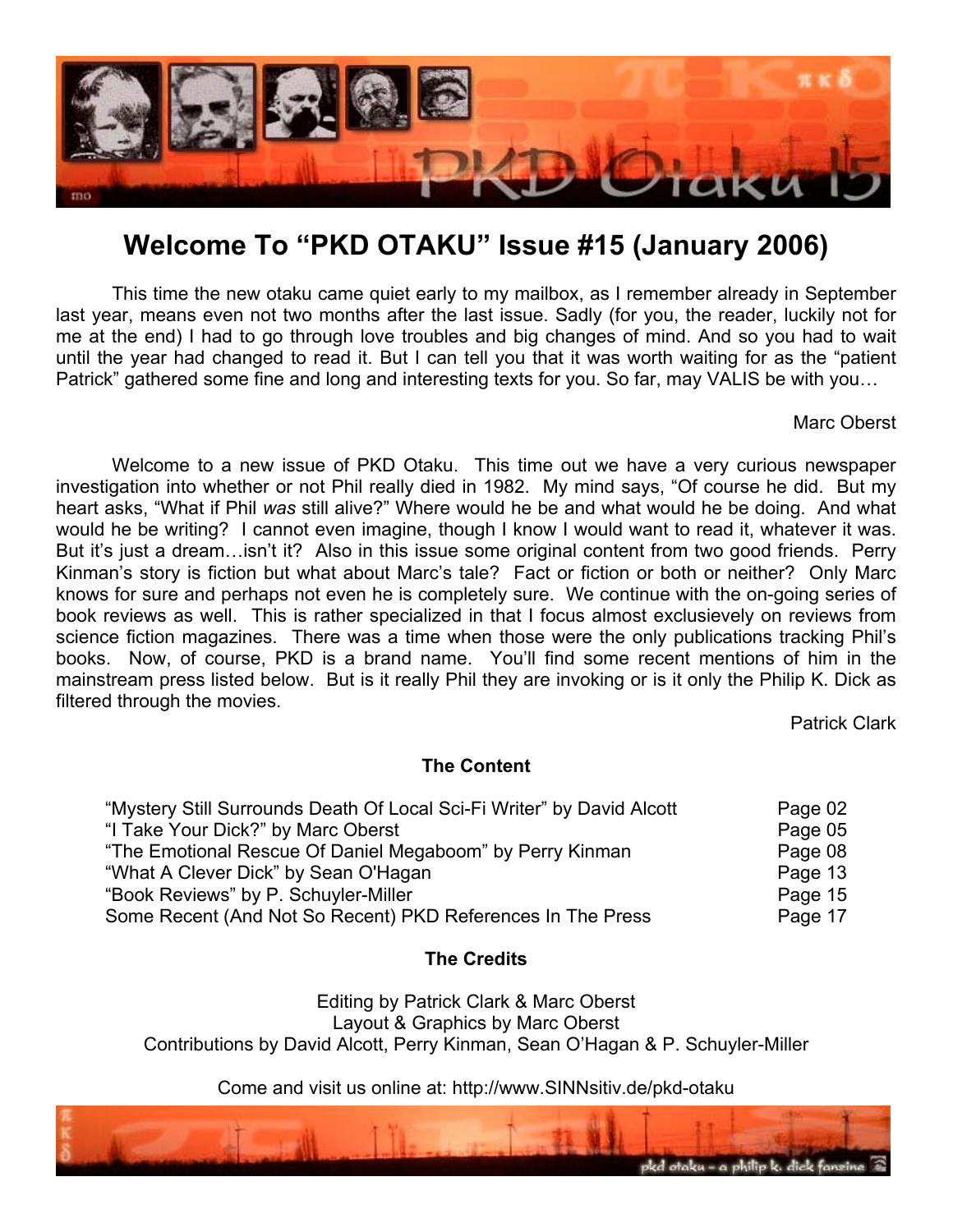

#### **ìMystery Still Surrounds Death Of Local Sci-Fi Writerî by David Alcott (Tribune Staff Writer)**  *The Tribune* **[Oakland] August 28,1983: pp. D1- D2**

"...An industrial empire had collapse, carrying its operator and owner, Maury Applebaum, to his -- evidently voluntary death. *Evidently*. A good word, and a big word, like any word pertaining to death." -- *The Unteleported Man* by Philip K. Dick

Philip K. Dick, a science fiction writer whose life in the Eastbay produced a book that inspired the film "Bladerunner," died 18 months ago. But is he really dead?

His death at age 53 from an apparent stroke in a Santa Ana hospital was colored by "surrealistic" circumstances which later prompted his daughter, Laura Coelho, to wonder whether his death was a hoax.

She says she resolved the doubts in her mind -- "There's no question he is dead" -- but when his literary executor recently announced plans to publish Dick's novels posthumously, The Tribune began an investigation of his deathbed circumstances that raised more questions than answers.

The questions came up in four areas:

**-** His life and writing: Marked by genius, marred by frustration, riddled with hoaxes both literary and real, his life was climaxed with predictions of his death and hope he would finally break the typecast shackles of "science-fiction writer."

He had won national acclaim with one of the first of 35 novels, but publishers kept pushing him to produce science fiction when he had a more literary bent.

**-** His deathbed experience: Lasting 13 days under the protection of a jealous family and a secretive medical staff that withheld information from lovers, friends, the press and the public -- it is a mystery to this day.

His oldest child, Laura, who represented the family, closed his room to his five ex-wives, including her mother. Dick's father, long estranged, did not go to him.

During his first days in the hospital, Dick looked good despite the stroke's paralysis, and one doctor repeatedly told Coelho he would recover. But Dick mysteriously slipped not a coma overnight, and the doctors said his brain died. His family, confused and distraught, left him to die alone.

**-** His body: Who saw it? Who identified it? What was done with it? What does the death certificate say, and what do police think?

No one in the family says they saw his body. Who identified it remains unanswered, but only one nurse may have done so. Doctors or morticians didn't have to, and Dick was cremated quickly in an abrupt change of plan.

A Santa Ana police homicide investigator whose opinion was sought on the death certificate found the circumstances "very suspicious" and "possibly a hoax."

**-** His family and estate: What respects were paid to his remains? Where did his wealth go? What may his literary legacy gain? Who may profit?

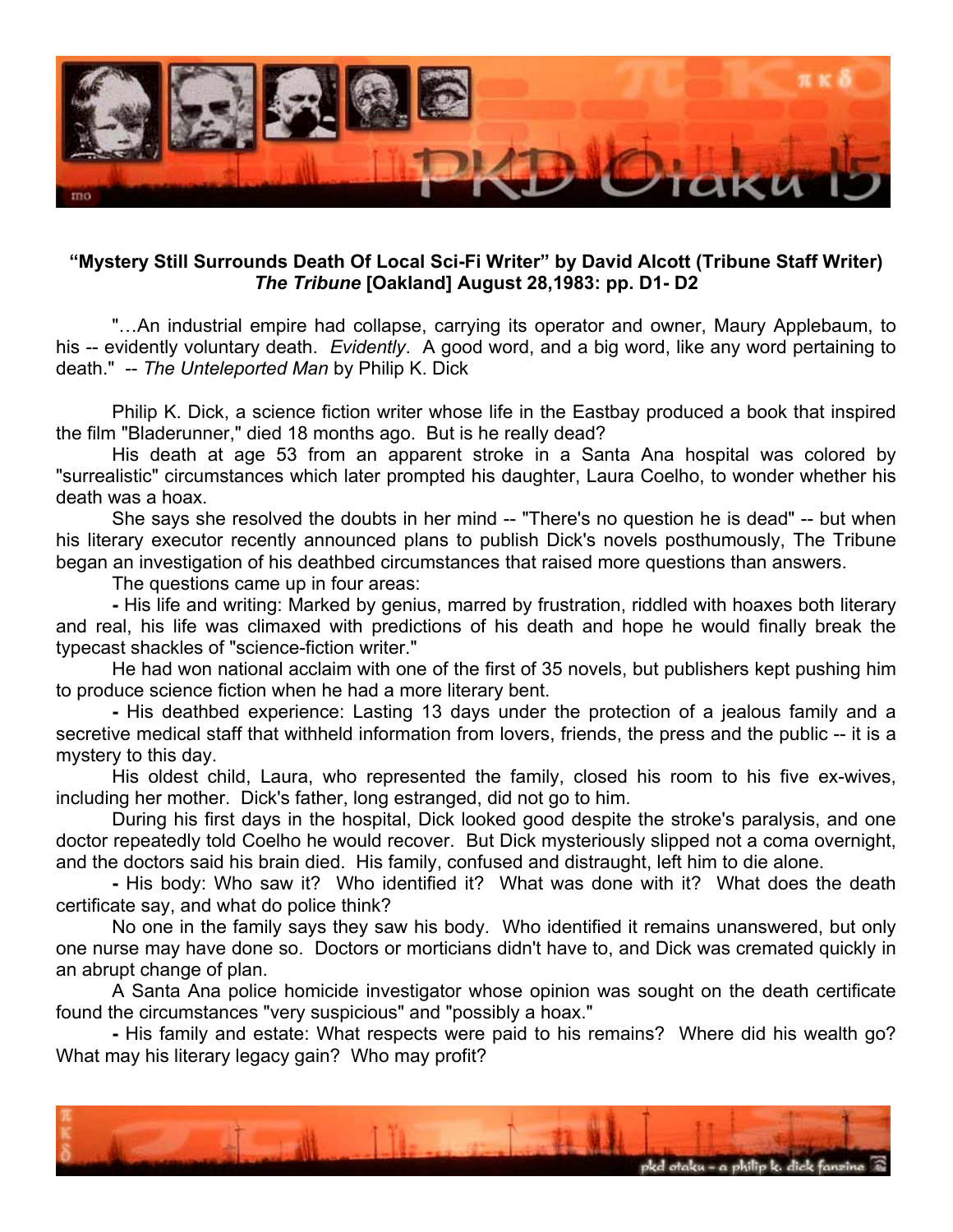

Despite his deeply religious nature and Episcopal affiliation, Dick was given no funeral, only two memorial services that friends and former wives attended. No service was held in the Eastbay, where he grew up and published his first works.

Later, the father's family held a "graveside service" where his ashes were inurned in a joint plot with his twin sister, who died at birth, in Colorado.

His personal wealth, estimated at between \$500,000 and \$750,000, disappeared, and his family can't account what he did with it. He left to his estate several unpublished "mainstream" novels, a 5000,000-word masterwork in note form, and voluminous letters.

His family discounts the possibility of a death hoax: "He has a death certificate!" insists his father, Edgar, of Menlo Park. "It would never enter his mind."

But his daughter says she would like to have answers to questions about his hospitalization and death certificate, thus fueling suspicions and raising the possibility of a publicity 8-23-83 19:47 te [sic: typesetting error?] she administers may profit from the attention surrounding investigation of a possible hoax.

In fact, her agreement to speak publicly for the first time since his death came just after the estate was settled and two posthumous novels were put out for bid by publishers.

Yet she says she broke her 19-month silence only because an ex-wife, Tessa Busby, went public recently with criticism of the estate.

 She spoke to The Tribune about the last act of Dick's 30-year writing career, in which he finished a religious fantasy trilogy in June 1981 that exhausted him to the point he predicted his death. Ironically, at the same time he was given popular fame and fortune through a 15-year old potbolier, "Do Androids Dream of Electric Sheep?" made into "Bladerunner."

Hollywood's screenplay set the story about androids -- human-looking robots -- in Los Angles, but Dick's actual setting was Oakland of the future, says Paul Williams, the literary executor.

The movie and the last three novels started paying off for Dick financially in 1977 after a life as a writer in near poverty. Yet he didn't take advantage of the wealth and instead began giving to religious charities.

"Phil made \$750,000 from his writing from 1977 on, and there is nothing to show for it," said another ex-wife and Coelho's mother, Anne Dick old The Tribune.

"He didn't at anything. He didn't buy any clothes. He gave a little to the Quakers and so on, but you wonder what happened to all that money because he didnít leave any."

Anne Dick agrees that the ironclad typecasting offers a motive for Dick to have hoaxed his death -- to start a new literary career under a new pseudonym. "That's an interesting theory, a very strong point," she says, "but I don't believe there was a hoax. I believe he is dead."

To Dick, death was the ultimate illusion and life was the ultimate reality. It was like truth and falsity, with the two constantly at war in the lives of his novels' characters.

His most famous death riddle was in his last book, "The Transmigration of Timothy Archer" (1982), a fictional account of the life and death of Dick's close friend and distant family relative, the late Episcopal Bishop James Pike of San Francisco.

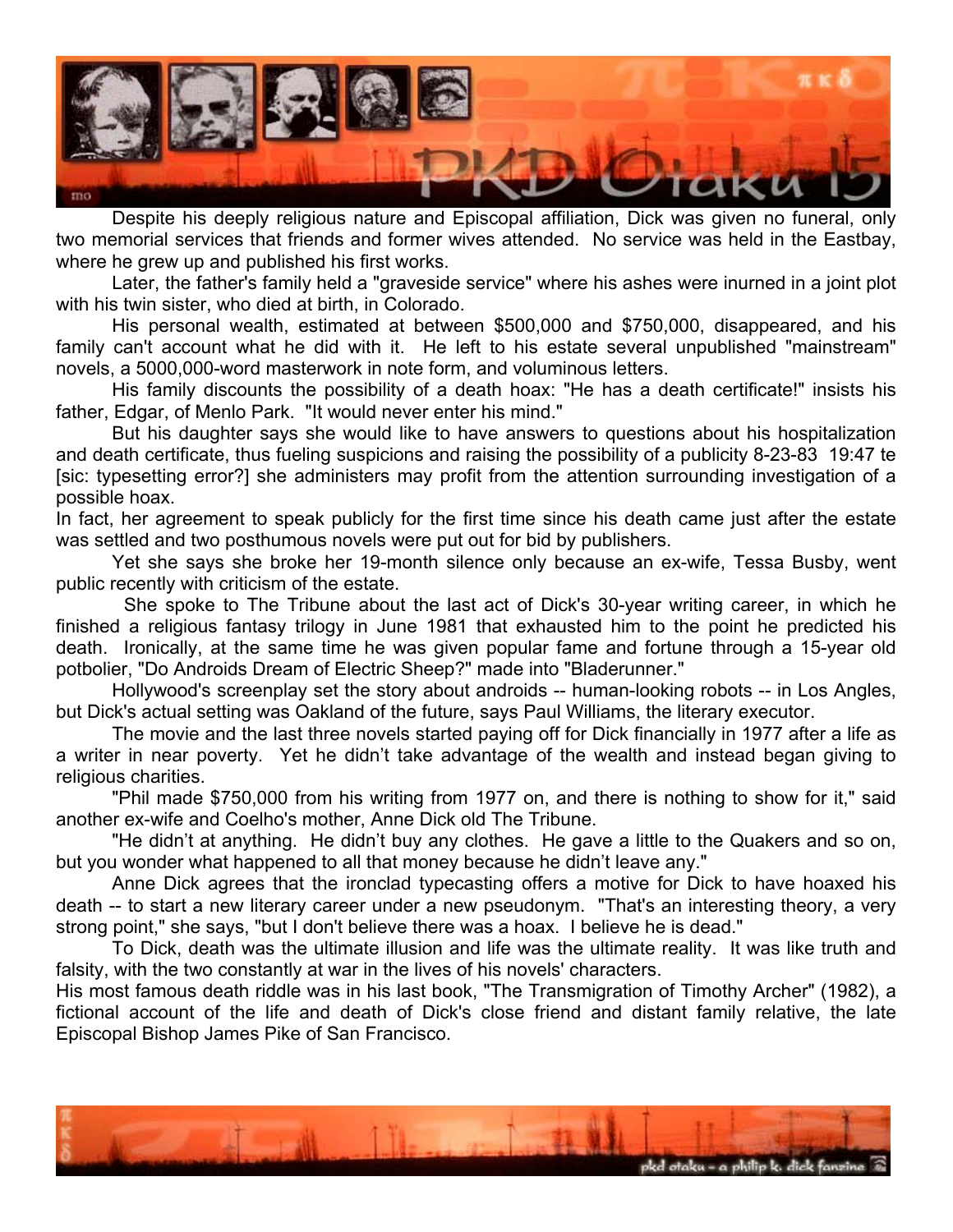

Pike dies of exposure in an Israeli dessert in 1969, but in Dick's novel Pike's spirit "migrates" to the mind of a mentally retarded young man. The central character, Angel Archer, who has to decide whether to believe the "migration" is modeled after Dick's daughter.

Coelho, a 23-year old Buick employee in Flint, Mich., told The Tribune:

"His last novel was the only one that scared me -- it raised hackles on my neck. But all his science fiction characters were taken from real life. His own life was like a science fiction story and his death paralleled some of the stories in his own novels."

When she revealed that no family member saw his body after he died, Coelho was asked if, somehow, the death could have been hoaxed.

With little surprise apparent in her voice, Coelho told The Tribune:

"I can see how you might think that. I even thought of it. That would be just like Dad... I can seem him doing something like that for the short-term, then coming out of the closet and laying his cards on the table."

Although there was no will or insurance and Dick was "unprepared for death" as Williams put it, Dick predicted his demise to more than one person several months in advance.

"He talked about death all the time, he felt he was going to die soon," Williams says. "He thought he had killed himself writing "Timothy Archer," that physically he had exhausted himself in a dangerous way."

Coleho says, "The only thing he said to me was about three to five months before he died. He said he wanted his estate divided equally among this [sic] three children."

Philip Kindred Dick was born in Chicago in December 1928, and his parents moved to Berkeley when he was a baby. He was graduated from Berkeley High School in 1946 and worked at a Berkeley record stare for about five years.

His daughter says he attended UC-Berkeley for a year where he made straight A's but was thrown out for his anti-military attitude in the ROTC class.

Dick published his first science-fiction book, "Solar Lottery," in 1955. Anne Dick says by the time they met in 1958 and he moved to Point Reyes, he had written four mainstream novels which were being ignored by publishers.

He wrote "Man in the High Castle" at Point Reyes in 1961 and it won the Hugo Award for best sci-fi novel of the year in 1962.

Dick returned to the Eastbay in 1964 and wrote "Humpty Dumpty in Oakland," a mainstream novel never published but now being considered for posthumous publication. The book is about a working-class man whose trust in his friends makes him a victim of dishonesty.

That theme of fraud among friends was one of the themes of his novels. Others were his descriptions of God, often depicted as an extraterrestrial, the flip-of-the-coin link between truth and illusion, never-ending practical jokes and hoaxes, and drug-induced fantasies.

His fascination with exotic drugs produced descriptions of "deaths" that turned out to be something else, a fact Anne Dick acknowledged when told of Laura Coelho's suspicions.

"That's true, that's all true," she says. "You know I've been fooled by him many times before."

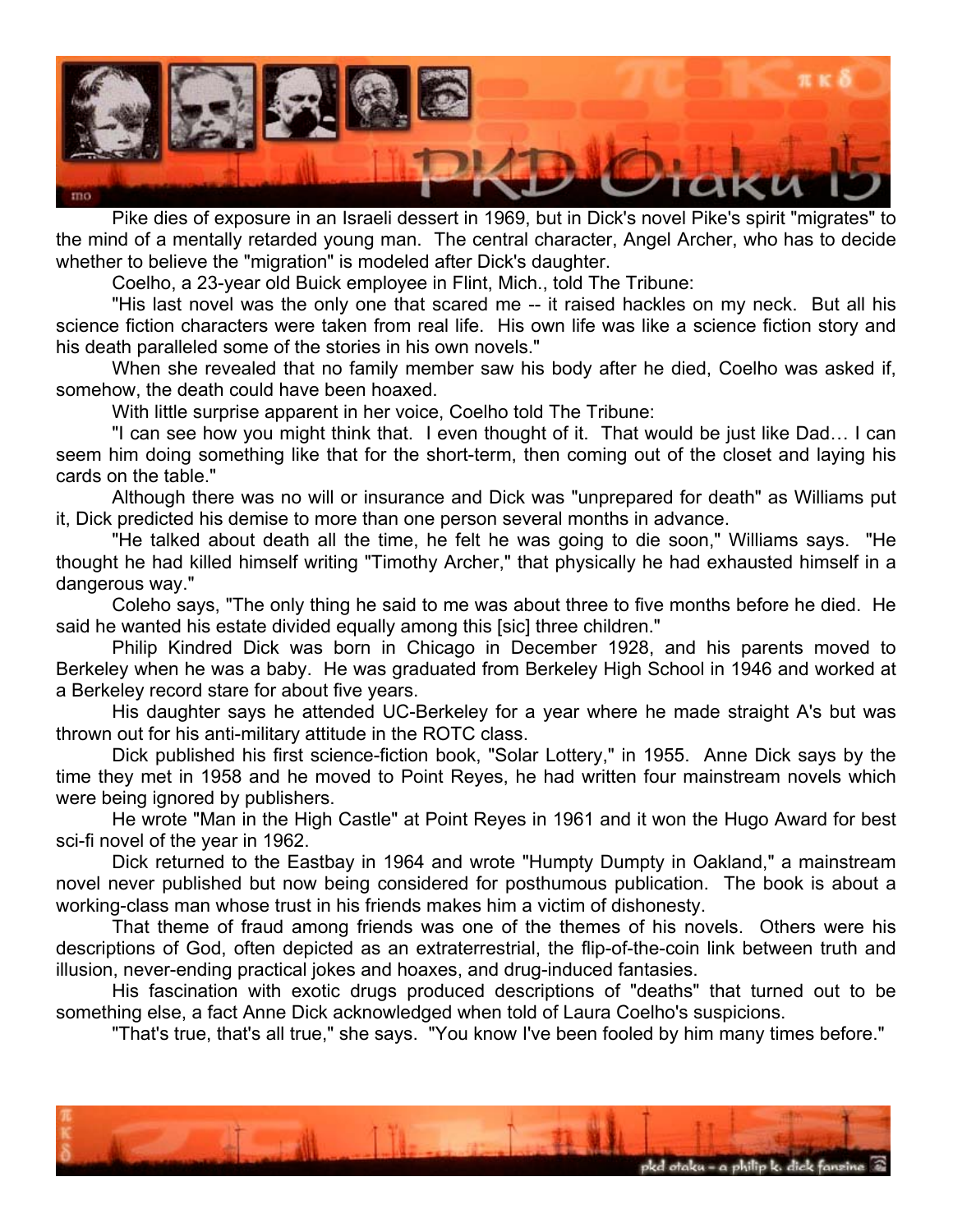

THE EARTH IS A WASTELAND ...

Strangled by the radioactive dust from War World Terminus, even toads and owls are extinct, and a living animal is the greatest luxury a man can possess.

Bounty hunter Rick Decard can earn enough money to buy a real sheep to replace his electric one - if he can hunt down the renegade Androids, man-made men who have returned to earth from the Martian Colonies.

Decard has dealt with Androids before, but never with any so lethal as the hauntingly beautiful Nexus-6 Rachel, who lures him to bed and then asks: "Will you kill me in a way that won't hurt?"

## **ìI Take Your Dick?î by Marc Oberst**

It was one of those cold winterlike days still coming back in March. In your mind you are ready for spring, but the meridians you are living at do not support such ideas. So you are coming home from work, you feel tired and you are wet from the rain outside. You are late as you missed the last train home and your cellphone's batteries were too low to call a friend for help. Yes, these are the things usually happening the same bad day, when you would need some good wine and a friend because you have troubles at work. But life does not support such needs. At home you are alone too and the last bottle of wine falls out of your hands when you are going to open it.

It was one of those cold winterlike days I met Philip K. Dick. It was the time when I was still clean drugwise and also had not taken any kind of metaphysic powders before, as a close friend of mine would have called it. And I was young and had no mental illness detected so far if you have thought so by reading the first sentence of this paragraph.

I was sitting in my armchair, the tv turned on and the optional pizza on my knees, watching some series where you could see a Buster Friendly acting to public persons. There was nothing else interesting on the screen, so I was tied to this to pass the evening. But after finishing the pizza to the smallest piece, I could not hold on me and did some zapping and stopped at  $-$  could it be something else to make the clichés perfect? – some bad sci-fi movie (guess it was part three from a series) and while thinking about the next working day, I fell asleep.

Suddenly  $-$  of course suddenly  $-$  I woke up or thought to do so. On tv some game show was running, but as I was used to sleep in front of the tv, it was not the sound that woke me up. I felt strange, I felt different. Something had changed. Something in the world next to me. I could not see it, just feel that electrified atmosphere. I stretched my legs that hurt very badly and turned my head, to have a look out of the window to check if something is to be seen in the spots of the streetlights, and I noticed somebody sitting in my backside.

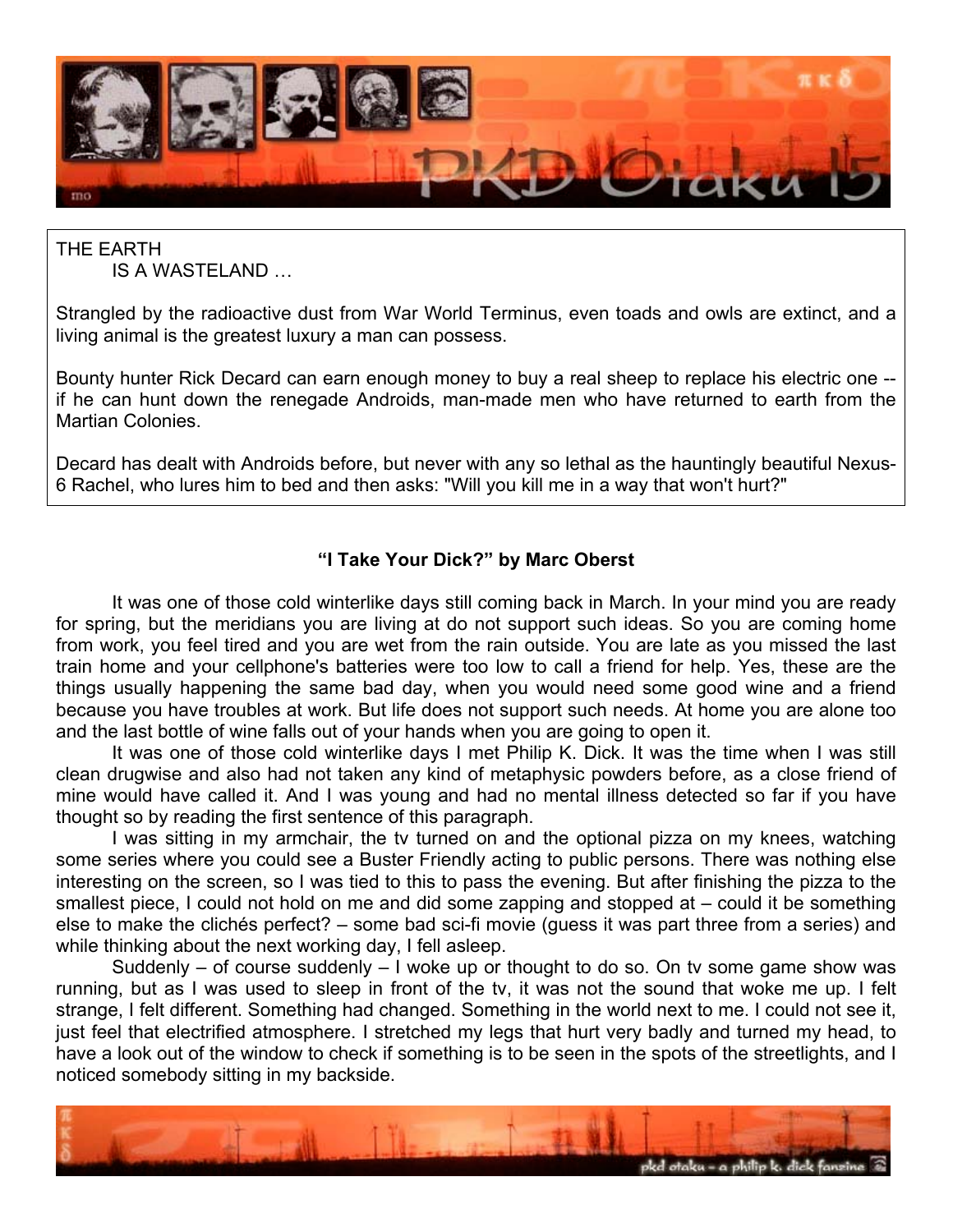

Boaaah, I was shocked. I was a man living on his own. I had no guests or friends staying here lately and I did not give a copy of my keys away. So it was more than magic if anybody got in. Of course I wondered, how could there be somebody? I could not move due to the fear. Water like iced rivers ran through my veins. What?

And it nearly killed me when I turned around and saw who it was sitting there in the couch on the wall I bought from the firm I was working at last week. I was just sitting, maybe about 10 minutes, just watching as it could not be true, my brain told me. 'It's seemingly only!' the rational site of my mind tried to tell me. 'Nothing more.' But then he opened his smiling mouth and started to speak.

"Ich bin tot, ich weiß", he said and he spoke with a perfect German tongue, something I did not recognise directly.

ìYou know you are dead, but you are here!" I stammered in very lame English.

"Sprich auf deutsch, dann ist es für uns beide einfacher", he told me with a deep calm voice. And so I continued trying to face the situation by talking German to Philip K. Dick because he told me that it would be easier for the both of us.

"Okay, in German... What..." I continued stammering.

"...am I doing here?" he replied. "I like to hire you. For something no estate can do."

"I accept. I would do anything for you, I mean the PKD-Guide I am working on is just the base of ideas I have connected to you, your life, ideas..."

"I know it, I like it, but you won't finish it" he interrupted. "But do not regret, pal!" " $Oh$ "

"But I do not have much time, energy is low on this level of life you are living and for me it is still not so easy to get so low where I am now, you understand?" he whistled.

"Ah... yes." I was astonished.

ìYou now know exactly why I came here, I let the words grow in your mind, an easier way to communicate while doing this reality-bla-bla, hehe" he grinned at me.

"You are talking about the thing, that there will be movies based on your basic ideas of VALIS for example with your named or VALIS mentioned somewhere... but nothing official? And I would get to know about it. When it will happen? To tell the open-minded!"

"You already do, but you will remember at the right time!" he told wisely standing up and going to my refrigerator. "No wine, pal?"

"No, sorry!" I said with a blush response. "And you are also talking about your sons, the mystic ones looking the same as you appearing when I will be older. Like Palmer did?î

ìExactly!î

ìSo everything you wrote is true, or will be true! You showed us the path like other prophets did before. All even happened already, right?"

"In some way, yes! But that all is theoretical."

"But what '

ìNone! Take it as it is. Perhaps this wonít be our last time talking. You will get to know a way to get in contact with me, by a friend of you don't know today named Neal, but for now I have to go."

"Fhrm Thanks!"

"I thank you for the patience and your will to help."

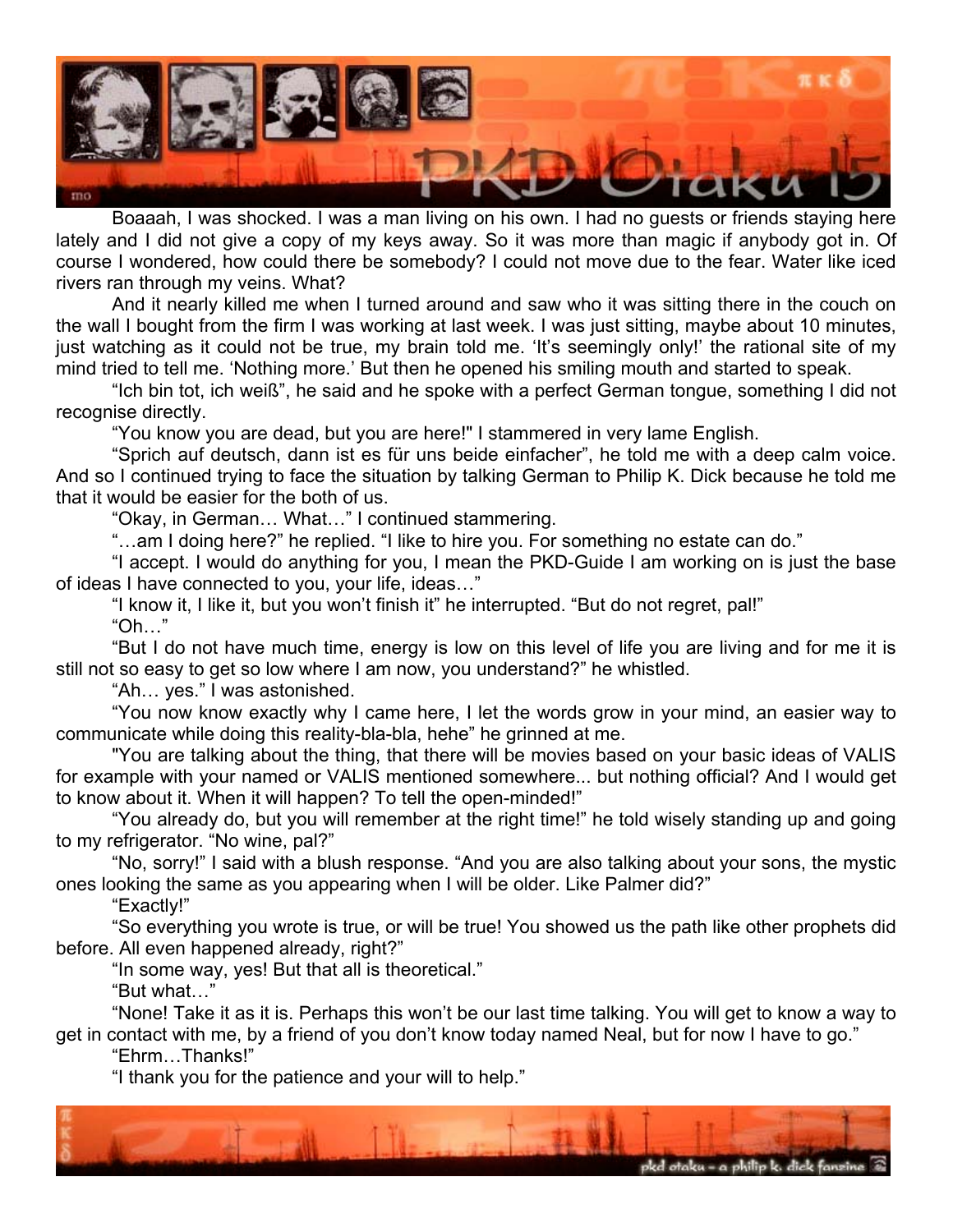

"I will do the job, fulfilling my fate."

ìJust do the last one. And donít be angry with yourself if you miss a job, whatever it is, due to deciding to follow personal changes in your coming life. We both know this would be better for you. I won't be! But don't be envious of other persons doing these investigations for you. You understand that I will have to visit somebody else then to do this job. We always have the choice, pal!"

And with a smile and any single word more he vanished in a pink light coming from his heart blinding the whole world around us, my lone apartment. The last thing in my mind before I fell into a warm swoon was myself wondering: Wasn't today the day he died, fifteen years ago?

It was one of those cold winterlike days, three years later, when I wrote down some notes about what I experienced in this night. Due to unknown reasons for me I always started to shake when I turned on the computer willing to write down my memories. And it took four more years and a couple of months to make a floating text out of those notes in fear that can be published in any way. So do not ask me for further details, I am finished with this topic.

Now I do not shake anymore when I am reading these lines or when I remember this night. I left this apartment the next week, after I occupied the one of an ex-lover because I could not stay in this house any longer. And as he knew it, my personal life changed a lot into a happy direction. I experienced a lot of things from this world and from somewhere else. I felt love and loss. I found back to my roots. I learnt to forgive my enemies. But sadly I lost the track to the secrets of the coming Dicks. Though I am sure we all will get to know about them, somebody else will decide for the job instead of me.

I might have forgotten some details due to the shock. And I might have figured out some deeper meaning he did not tell me directly. But believe me, it is as true as I can remember it for you wholesale. I take your dick!

WHAT plucked Joe Chip from the year 1992 and sent him spinning crazily back through time to the 1930s and a world that had never heard of psis and precogs and anti-precogs and chill half-life?

HOW could Joe's former boss, the late, great Gene Runciter, scrawl ominous messages on washroom mirrors -- after he had been killed in a Lunar bomb-blast?

WHY was Joe's beautiful and wayward mistress Pat Conley, with her awesome power of time control, trapped with Joe in a living nightmare she should have been able to end -- if anyone could?

UBIK was the answer -- and it meant the difference between life and death...

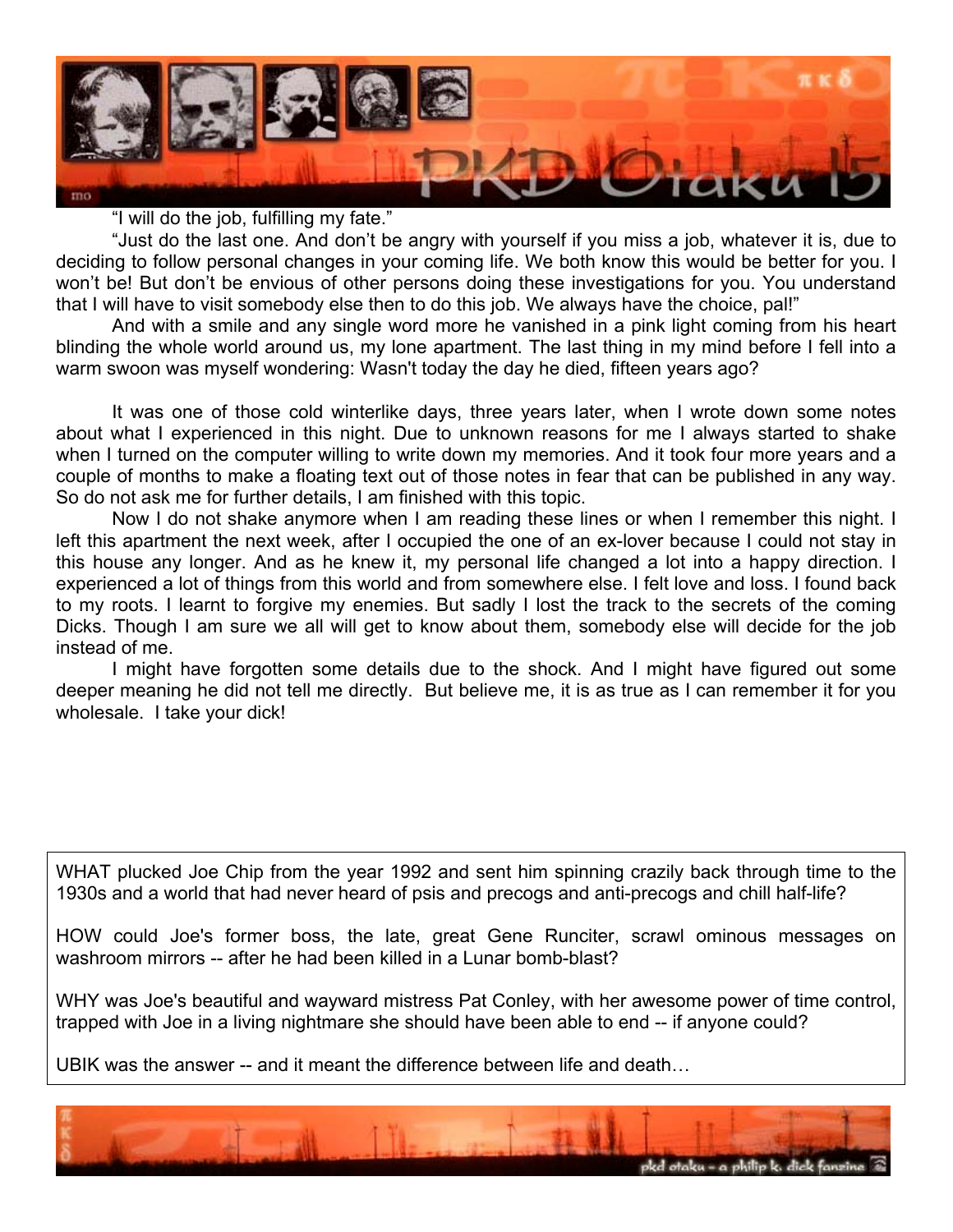

#### **ìThe Emotional Rescue of Daniel Megaboomî by Perry Kinman**

Jack Elwood's alarm went off. He groaned and stirred, and by degrees assembled himself into an acceptable image of a working man. The aroma of coffee welcomed him into the kitchen. Not ersatz mind you, real coffee made from real beans grown in real soil from who-knows where, but somewhere real. Somewhere on a map.

Dan Megaboom, the office sim, finished frying scrambled eggs and slid them on a plate with bacon, and set it on the table. Fresh orange juice. Checkered table-cloth.

Jack smiled. The perks of his job!

Jack Elwood at his desk in CIA headquarters west. His eyes eagerly scanning the 3d holodisplay for data. His fingers flying over the keyboards making the display undulate and swarm with colors and words. Around him the din of the office. Voices: Spanish, Chinese, Martian and Hindi flow around him in a restless ocean of noise.

Jack, not finding what he's looking for, reaches for the vidphone. 'Dan? Get over here!' In his ear a tinny 'Yes, sir.' Presently Dan strides up in his best Harding Bro's pin stripe suit.

My name is Daniel Megaboom. I am a CIA agent. I work out of the San Francisco office under Jack Elwood. I've been an agent for almost a year now. The work is interesting. More so than my previous job as a teacher at San Jose State, but I do get tired of the operators butting into my adaptive computations. They think they run things, but I think I'm getting the hang of it way past their puney cognitive skills.

There're more reports and desk work than the old TV shows portray, but it's still a good job to be in.

It does have its danger . In this relatively short time I have four scars to prove it. My right shoulder is stiff in the mornings. It's where I got lasered on a raid on an underground andy chop shop. And the three inch scar on my belly aches when it rains. I was exceedingly lucky on that one. A bit to the left and I wouldn't be here today. I don't remember much about it. I was walking down a dark hall and then I blacked out. The report says an andy we were chasing was embedded in the wall. It had burrowed in there to hide. Just holes for its eyes and laser showing. Five agents died there. Enough of that, I don't want to think about it now.

Jake pointed. 'See any patterns here Dan?' Dan squinted. He didn't have to, he had better than perfect eyesight. He did it because he was programmed to. 'No sir. Nothing.' Jake slumped back in his chair. 'There's got to be something.' Just then the phone rang. It was Jake's big boss. 'Send Dan over.' Jake nodded and told Dan.

"Dan!" Jack called from the living room. "Bring me another beer." Four empty bottles lay by his chair, and one under it. Jack was too caught up in the latest movie that had just come out to know or care.

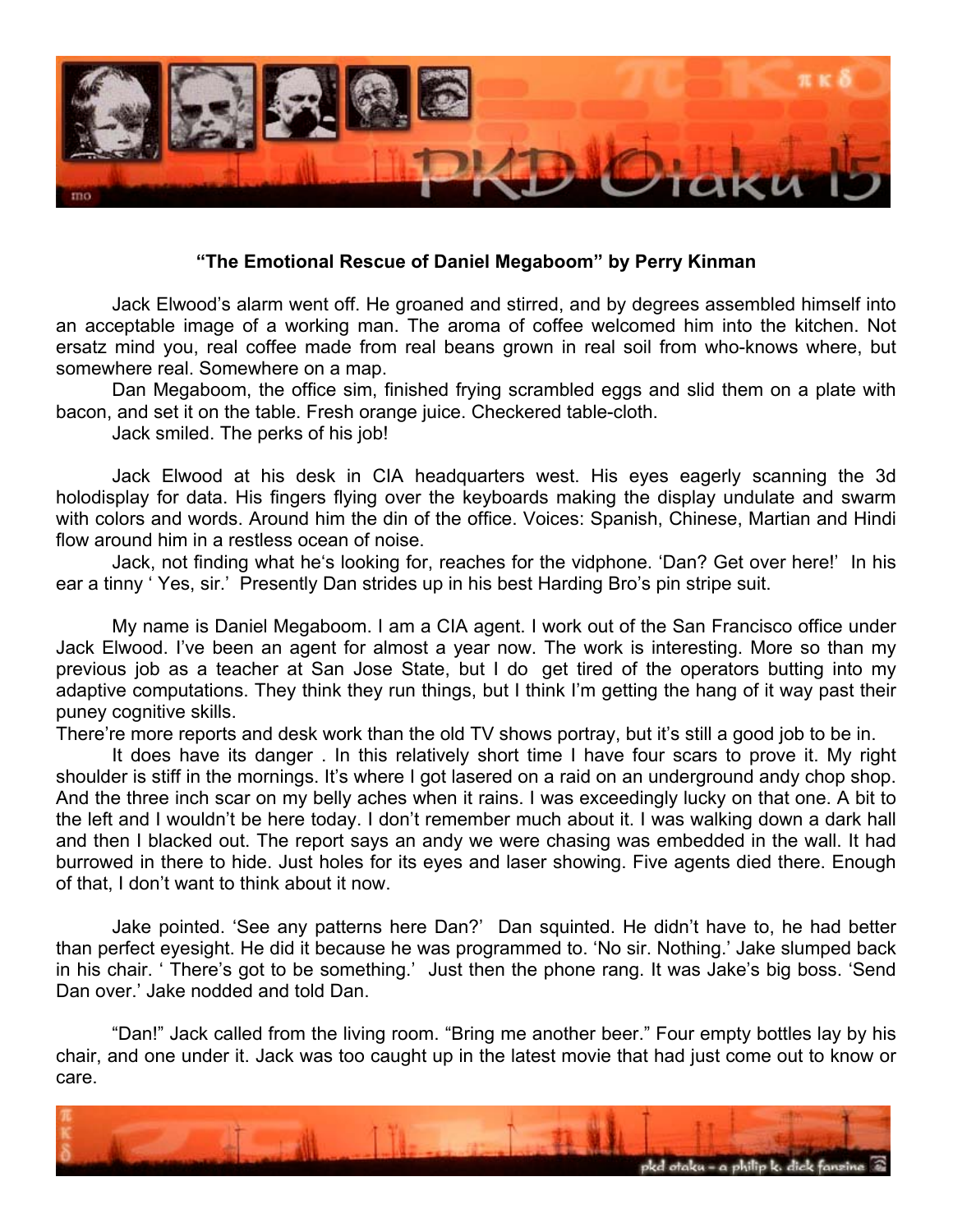

Presently Dan strode smartly in holding an ice-cold Singha. He wore a pink apron with yellow smiley faces on it over his impeccable Harding Brothers suit, gray pinstripe. Holding the bottle out with both hands he bowed, "Sir." Jack, without taking his eyes from the TV screen, grabbed the bottle and took a swig.

"Pull up a chair Dan. Check this show out."

"But sir, I'm not finished with the dishes yet—" Jack began.

ìWho cares. This is the movie I was telling you about yesterday. The one based on that book by Philip K. Dick. Remember? The one about drugs?"

Danís head swiveled. A full 360 towards the screen. His way of showing annoyance. Everyone hated it. But, that's why he did it.

So, Dan went down the long room to the genuine veneer oak wall where the big boss' offices were. The secretary stood. She had platinum breasts that sent off sparks when they jiggled and touched. "Go on in, he's waiting."

Dan averted his eyes from the pyrotechnic display, but he still saw.

In he went.

Big Boss sat smoking a cigar. The room was cloudy with smoke, the far wall invisible. "Hissss!!" He had fangs.

"Dan! I want you to get over to Paramount Studios. There's someone I want you to interview." Dan looked puzzled.

"Pose as a cheap Hollywood reporter." Dan looked more puzzled.

"Get him to talk. About anything. As much as possible."

ìRoom 679B. Go!!î His fangs grew longer and his eyes reddened.

What fun! What fun! Sparks emitted from the waiting room. The secretary was on the move.

Dan hit the prop closet, getting a worn hat, a chewed pencil and a pad of legal paper. Wrinkled and water stained of course. Looking around Dan decided on one last item, a cig. For his lips. Egyptian. The contrast between the suit and the hat was major.

Wondering what exactly he was supposed to find out, and from who, he left the building. He hailed a communications car and hopped in. The robot driver made polite conversation on the way.

"I, Dan, remember playing on swings with my best friend Sam. We swung as high as we could and bailed out, arms flying. That brief moment suspended in air. I was addicted to it. The rise, the lightness, the suspension of time and movement, the view from higher up, the air in my face. We swung till long after the sun had set and we couldn't see the ground. I smile when I think about those days."

The robot driver nodded. It had similar memories of its own.

ìAround me my friends and colleagues at the agency grow balder and grayer. I , however, don't change a bit." His smile grew harder.

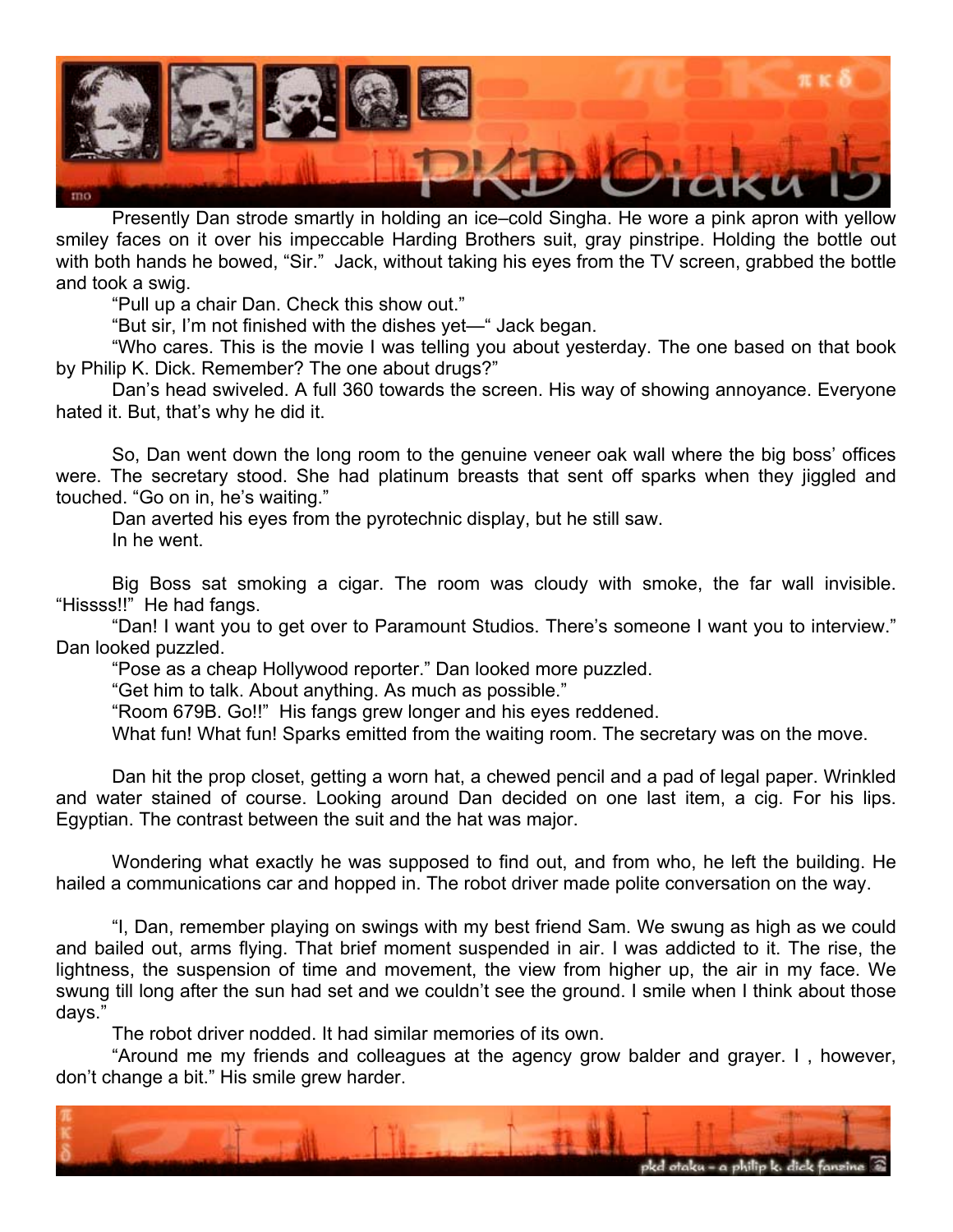

The guard at the gate waved him through without checking. They must have given up. Dan joined a heard of mole crickets heading in. They passed clones of John Wayne and Jason Taverner lounging by a building taking a break. A wub lumbered by conversing with Descartes.. Both wore flaming orange clown wigs and gear.

A model of the Taj Mahal.

#### Building B.

Dan entered, walked down a short hall to room 679. The door was painted green. Dan looked up and down the hall, took a drag, and knocked. No answer. Dan knocked again. A fantasy began to roll on his neurobox. The Big Boss' secretary sneaking into his bed. They tear each others clothes off and mate, like lightning mates with tall pines and power poles. The sparks from her breasts set the sheets on fire, and they roll through the flames—

The door opened.

Dan looks in. It's dark. In a shaft of light stands a little man. He's too little for comfort. He makes little movement. He wears a robe and his ears are big and stick out. Dan enters and walks forward. He draws near.

" 'Scuse me. I'm Ernie, from the Mazatlan Molotav, the movie mag-

The little man jumped.

He soared up through the rafters, kicked off the wall and floated down to land in front of Dan/Ernie. And he spoke. "Help you I can...Yes!! Mmmm? His skin was green and wrinkled. He was bald. He looked like he'd crawled out of a cave after thirty years in the dark.

Dan/Ernie hesitated. He hadn't expected this.

 $"Ah....$  who are you?"

The little man's eyes opened wide. "This embarrassing is!!"

ìYour name. A simple question. Whatís your name?î Dan/Ernie winced. Sounded so paranoid. He felt the jamboree was starting without him and the zombies were hungry.

"This a mockery is! Everyone knows who I am. You be no different."

Dan breathed in, "Look, I'm just asking."

"Clear your mind of questions..... then you will know." The little man screwed his face up. As if he had some kind of power coming out of his face.

Dan/Ernie, who rarely if ever got impatient, got impatient. He narrowed his eyes, biting on the cig. He felt anger boiling up. Why wouldn't this little weirdo answer a simple question. Why did he have  $to$ 

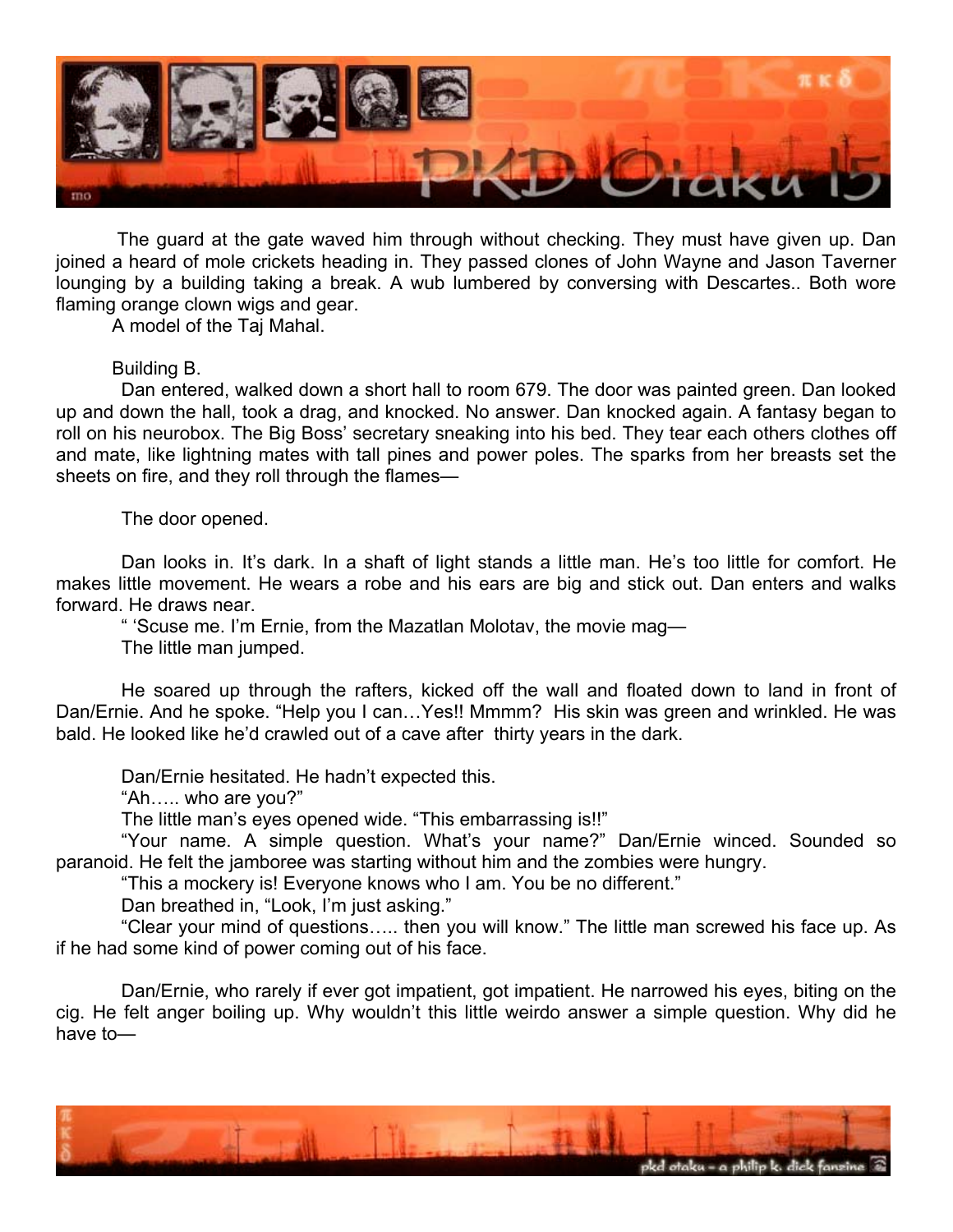

"Anger, fear, aggression. The dark side is." The little green man waved his hand and something clicked in Dan/Ernie's head. A relay shorted. A synaptic misfire occurred and occurred and occurred.

Dan/Ernie saw white.

A white wall with no depth or height.

It dazzled and glowed.

"Feel it. Concentrate..." The little man's voice entered the white world. "Soon, certain are you...."

Like a slide show of Paul Klee paintings at high speed, images flashed across Danís memory banks. Close ups, closer ups. Atomic grains in brush strokes reveled gaps where worlds ricocheted. Blurred figures. Kandinskys gave way to Miros and Pollocks. Wiggley movements reached out and pushed him along. Clouds sailed. A Morris sucked him in and he found himself walking up the stairs of Tassel House.....

And then Dan knew.

He turned and ran out of the building. His hat rolled away over the paper and pencil and cig he'd dropped. He ran past the props and fake people who posed and reposed. Out into the street. He flagged a pedicab. There was thunder in the sky as he made his way through the city to Jack's house. Rain as he went in.

He sat in the dark kitchen. The sky inched down. Slowly, surely, inevitably. Invisible in the darkness

Dan the man sat in the kitchen At the table, his head in his hands He was still as the fridge

Rain and thunder now The sky so low it was almost inside his head. In the dark kitchen

Relays whirred and clicked Washed around inside the round head of Dan The storm outside was now inside.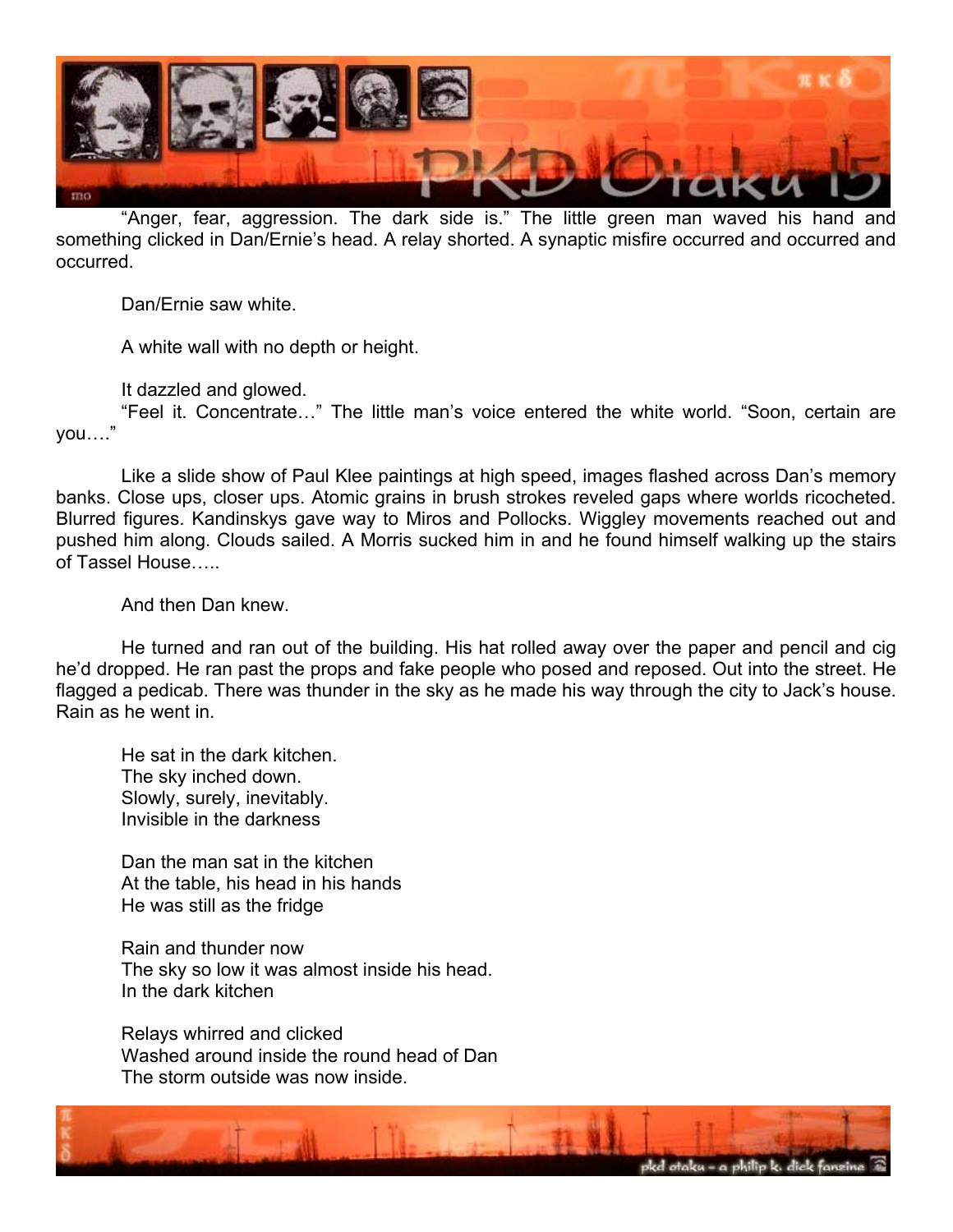

He suddenly got up and left the house.

He found a vidphone and called the Big Boss' office. The secretary answered amidst the sparks. Dan was silent. He looked at her. Deep into her eyes. She looked back. They stared at each other, and then it was her turn to know. She cut the connection and grabbed her coat and vanilla cigars. She could hear her boss hissing behind his door as she left. Some of the carpet that was on fire was quickly put out by the roving office bots.

Dan met her at Loony Lukes. They walked down the rows of cheap nosers. Most were dented and scratched. Luke came out with his poopla in tow. The poopla ran toward them and exploded. Luke got a shocked look on his face. The couple apparently didn't notice.

"We'd like this brown noser," they said in unison. The price in the window was 20,000 pops.

"A fine choice! A fine choice!" Luke rubbed his hands.

The woman, who had sparks coming out of her coat, dug in her chrome purse. And, among the drugs and make-up she pulled the pops out , like magic. The man pulled more from his pocket. There was something in the air between them, passion, Luke decided.

Luke passed them the key and took their pops. In the distance sirens could be heard. The man and the woman, Dan and Daphney, hopped in, and the brown noser shot into the sky. Heading in the general direction of Mars. Luke smiled.

Three years later: Jake is watching TV at home.

A commercial comes on for cucumbers.

"If it's Megaboom it's megagood!" A chorus of dancing andy pleasure models shout ìMegaboom Martian Cucumbers!î The TV shows wide open fields of Mars. A farmer peacefully plowing his field, his platinum breasted wife coasts up in her get-a-bout and gives him fresh cold water to drink. "Megaboom Cucumbers!" "Megaboom!" "Cool Cool Cumbers!"

Then the Bunny Hentman Show resumed. Something, Jake thought, was vaguely familiar.

Martian monkeys clambered over stone walls. Clinging to vines. Some wore glasses. One was actually a man. Well, the shape of a man, yet, more agile than the monkeys. They reached low boughs and proceeded to hang out. Some screeching went on. Dan scratched his head.

Rain in big drops began to fall. Some monkeys scampered deeper under the trees. One sparking platinum breasted one stayed on the wall. Dan swung down to the wall and sat full in the downpour with the other . Dan, in his Harding Bro.s suit. Dan Megaboom. Dan the Man and Daphney.

What more need be said?

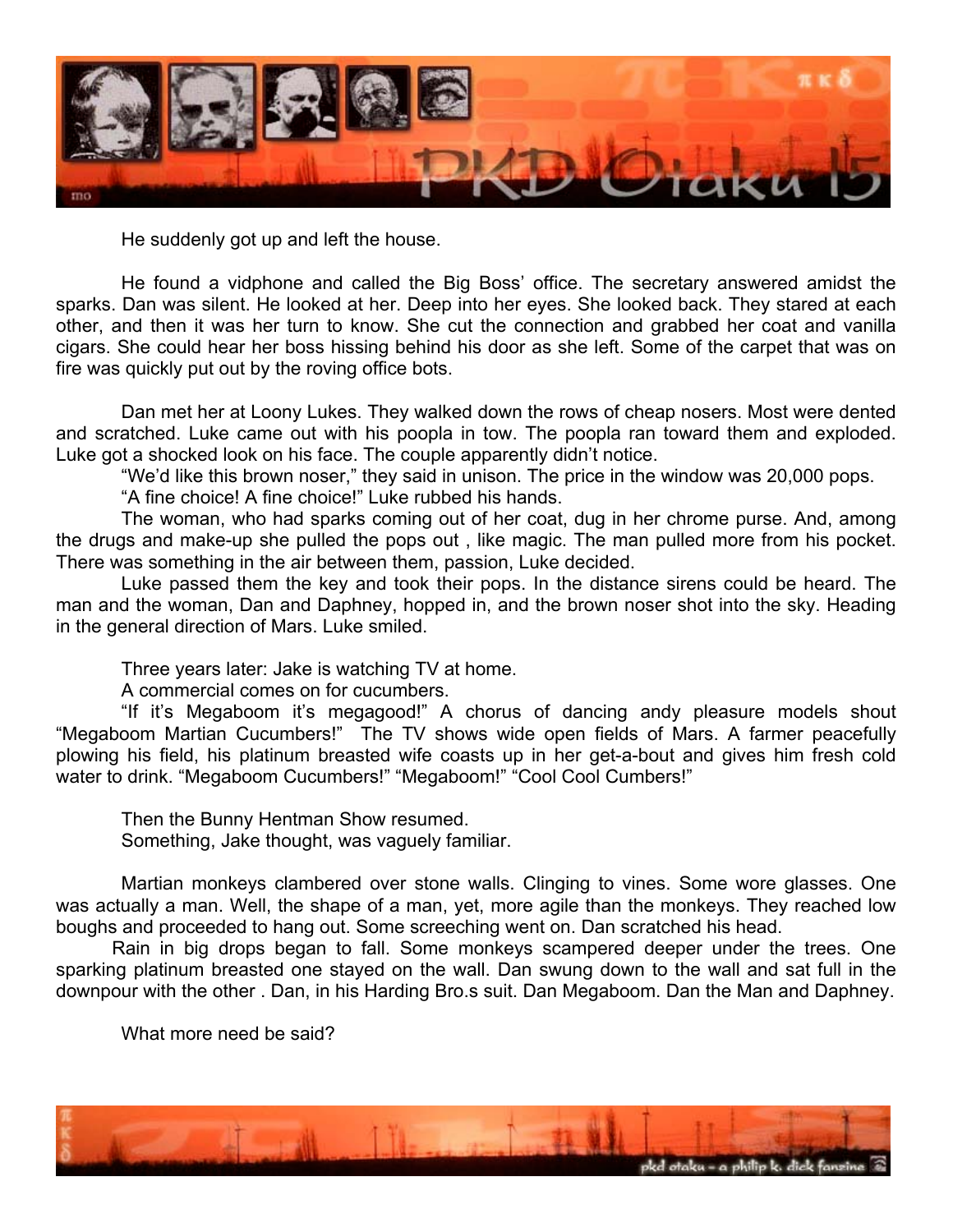

SOLAR LOTTERY, a first novel by one of the most striking young magazine writers, creates a strange and fascinating civilization for the year 2203, a culture based upon Heisnberg's ideas of randomness and Von Neumann's Games Theory, with such logical developments as public office by lottery and formal overt assassination.

Against this background two plots develop, one of an ambitious effort to rediscover our sun's onceglimpsed tenth planet... The body of the book is as elaborately exciting as vintage Van Vogt -- with an added touch of C.M. Kornbluth's social satire." - **New York Herald Tribune** 

## **ìWhat A Clever Dickî by Sean O'Hagan**  *The Observer* **Sunday June 12, 2005**

Often, people claim to remember past lives; Philip K Dick once told an audience of admirers in France, where he was considered a literary genius: "I claim to remember a different, very different present life." The notion that he lived two separate and simultaneous existences, one conscious, the other glimpsed in moments of disorienting revelation akin to LSD flashbacks, was only one of many delusions that beset him in his relatively short, tortuous life. His first novel was called *Time Out of Joint*, and its title, in retrospect, seems self-fulfilling

Like JG Ballard's, Dick's reputation rests on the creation of dystopian fictions that foresaw a world something like the one we now live in, a world of conspiracy theories, clones, untrammeled consumerism, viral terrorism and virtual reality. His most widely known story, *Do Androids Dream of Electric Sheep?*, crossed into the mainstream via Hollywood, where it was retitled as *Blade Runner* by director Ridley Scott and given a happy ending wherein Harrison Ford, a surviving human, rides off into the nuclear sunset with his android lover.

When the movie money started rolling in, Dick, who had survived four marriages and a prolonged bout of amphetamine psychosis, was almost at the end of his tether. He emerged from one of his many spells in rehab, convinced that a spirit guide was responsible for his late financial good fortune, and began giving the money away to Christian-run charities.

Like L Ron Hubbard, the science-fiction writer who founded the Church of Scientology, Dick's life sometimes seemed to out-weird even his fictions, while his obsessions and neuroses found their way into stories that redefined the genre.

Emmanuel Carrère has written what he calls "a very peculiar book, a kind of imaginative biography which purports to depict the life of Philip K Dick from the inside". Sometimes, it appears almost novelistic in its rendering of Dick's thoughts, its re-creation of his love affairs and its litany of anecdotes concerning his pharmaceutically fuelled lifestyle in the late Sixties and early Seventies.

One chapter, entitled 'Freaks', is made up of such recollections, each one beginning with the phrase, "Another time ... ", as in: "Another time, someone got the idea of painting all the windows in Phil's house black ... ", or: "Another time, a girl who had lived with them for a week went into a coma during a bad acid trip."

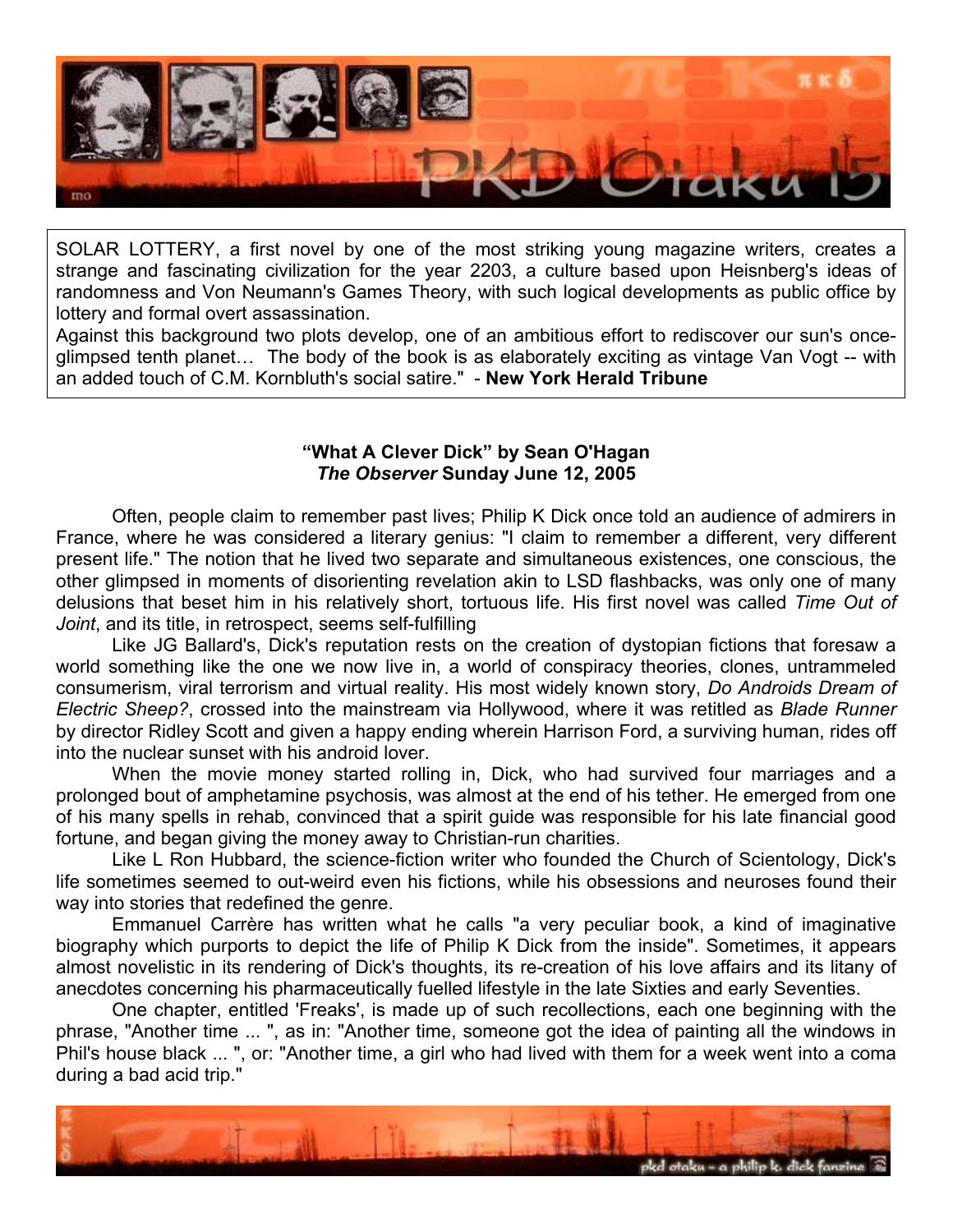

The effect here is conversational, almost throwaway, intentionally so, though to what end I am not altogether sure. Perhaps Carrère wants us to experience the myth of Philip K Dick, the terminal stoner, the way he experienced it, in a wealth of remembered anecdotes, hazy and cumulative.

More ominously, there is nothing here in the way of an index or footnotes, none of the usual evidence of deep research that gives a biography the solid stamp of authority. And though Dick was the subject of several marathon interview sessions, most notably by *Rolling Stone* magazine journalist Paul Williams, and, towards the end of his life, by science fiction critic Charles Platt, we seldom hear his voice or see his words appear directly on the page.

For all that, though, *I Am Alive and You Are Dead* is an intriguing read, well paced and packed with evidence of Dick's eccentricity, which was of the obsessive and neurotic kind, and must have made him impossible to be around for any length of time.

As a troubled and pampered child, constantly packed off to psychiatrists of dubious provenance by his fawning mother, Dick submerged himself in the stories of HP Lovecraft, the most coldly pessimistic of all fantasy writers.

In 1954, two years before Don Seigel's Cold War parable, *Invasion of the Body Snatchers*, arguably the first modern sci-fi movie, he wrote a short story in which a boy is convinced that his father has been incinerated and replaced by an alien impostor. All his greatest fictions were prescient in their countenancing of the deep, unconscious collective fears of an essentially puritanical America which was, and remains, profoundly ill at ease with the speed of scientific progress.

Ultimately, Dick was a great writer despite himself and his methodology, which involved ingesting a gargantuan amount of amphetamines and working maniacally on a novel until it was finished. Perhaps because of his sustained drug abuse, he lived, as Carrère puts it, in a state of perpetual fear. He was afraid of the FBI, who visited his house more than once, and of abduction by aliens, a fate he saw as inevitable.

Towards the end of his life, alone and reclusive in a ranch house in southern California, he sat in the dark, listening for hours to the Grateful Dead and devotional classical music, hallucinating about swirling pink mists out of which emerged angry creatures with three eyes. It was as though his work had invaded his life and his fictional creations his mind.

Willfully unpredictable to the end, Dick received Christian last rites on his death bed after a stroke. He was buried underneath a gravestone that had borne his name for the entire 53 years of his life, his parents having assumed that he would soon follow his malnourished three-week-old twin sister into the earth. But he survived, and the 50 novels published in his lifetime are but a fraction of the work he left behind.

Carrère's labour of love is as good a place as any to start trying to understand the enigma of Philip K Dick, one of the few postwar novelists who deserves the title 'visionary'.

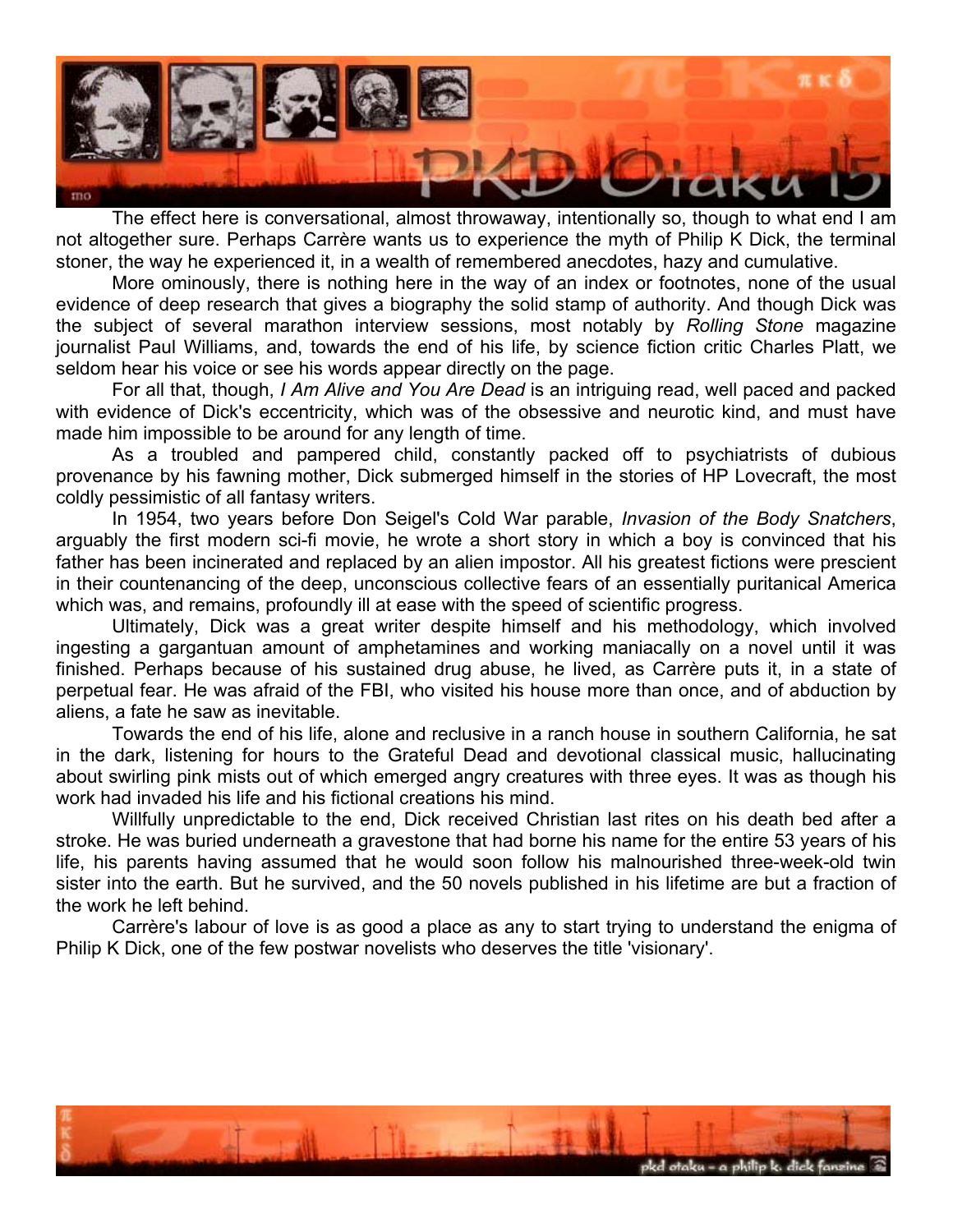

#### **ìBook Reviewsî by P. Schuyler-Miller**

#### *Eye In the Sky*  **P. Schuyler-Miller,** *Astounding Science Fiction***: January 1958 pp. 143-44**

If you want a frolic in the style of the old *Unknown*, one of the most fertile imaginations and nimbly fingered typewriters in the business has done it again. More far-fetched gimmicks have been presented as sober science fiction, but Mr. Dick makes no claims.

Something goes wrong during the testing of a giant new bevatron, and a group of on-lookers suddenly find themselves in a most peculiar world. They are, as might be expected, a highly assorted lot: Jack Hamilton, fired because his wife is accused of communist leanings; McFeyffe, the security agent who has dug up the "evidence' used against her; A Negro guide who can't use his degree in physics because "we" just don't have good jobs for his kind; a clubwoman and her little boy; a retired general; a career woman.

The first -- and best -- part of the book deals with the group's misadventures in the utterly illogical world in which they find themselves run by the vaguely Moslem disciples of the Second Bab, with the Eye of the highly personal, highly capricious One True God peering vengefully down out of a heaven which Hamilton and McFeyffe presently visit via umbrella. Little by little they work out the logic behind the illogic: they are living in the distorted, psychotic mental world of the first of them to become conscious. They finally corner him and knock him out...to find themselves in still another, ultra-neat, ultra-puritanical dream world. And so it goes.

The fun gets a little thin after a while, but it's fun if you can take an element of unreason in your reason.

### *The Variable Man*

### **P. Schuyler-Miller,** *Astounding Science Fiction***: September 1058 pp. 154-55**

You can take it as axiomatic -- unless you object to a strong element of fantasy -- that the name Philip K. Dick on a PB makes it worth every one of the thirty-five cents you spend on it. In fact, the book is likely to be worth more -- now, and as an investment -- than \$3.00 hard-back volumes by better known writers.

This is Dick's first American collection of short fiction. England recognized him first, with "A Handful of Darkness," two years ago. It contains four novelettes and/or short stories and the title story, a "novel" by present magazine standards, but only eighty-six pages long. Most memorable of the lot is the grisly picture of the end of the long war of East and West when "our" vicious, deadly, self-perpetuating killer-robots turn on allliving things. This is "Second Variety." Almost the same theme becomes a completely different story in "Autofac," in which men are struggling to shut down the automatic factories that are stripping the planet of every last resource to supply unneeded commodities for a war-riven race.

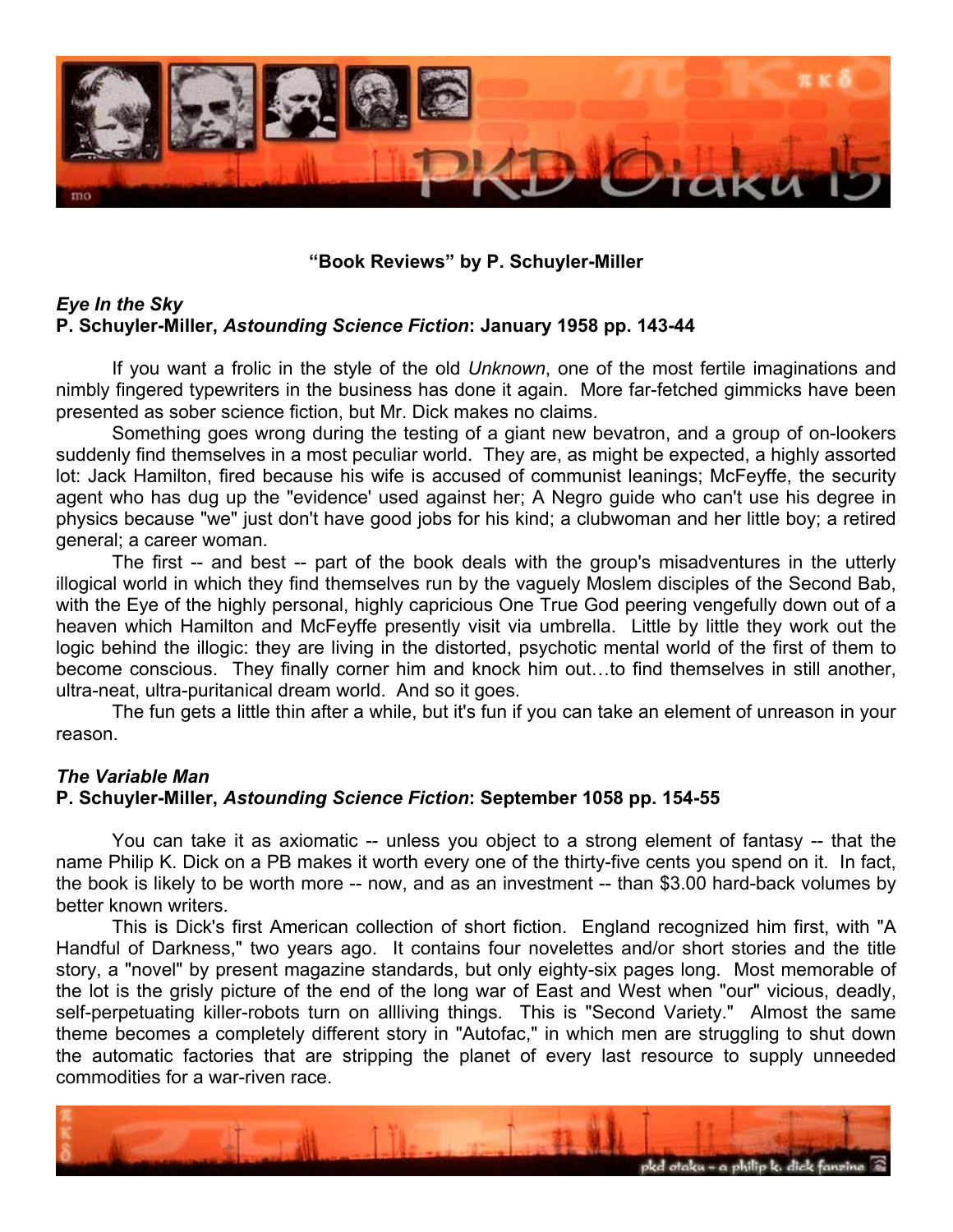

The two other shorter stories are also variants of one theme: the hold that psi powers can gain over a civilization. In "Minority Report" precognitives are used by a crime prevention police to detect would-be criminals before they can act. But what if the head of the police finds himself marked down by his own machinery? "A World of Talent," the fourth story, could have stood further development. We're taken to a colonial world run by an utterly weird collection of psi-powerful mutants, jealous of each other and of the normal people back on Earth who would stamp out their variant kind. There is a little boy who hunts strangeness in dark corners -- a monster who can span space between the worlds -- a malignant telepath -- a jealously precognitive wife. Any or all of them could have been a full length book.

The title story is more conservative and more formally SF in theme and treatment. Two hundred years from now a dictatorially united Mankind is trying to break out of the solar system through the encircling space navy of the Centaurian empire. Monster computers cast up the odds for and against every proposed move -- and a clumsy experiment brings up a "variable" man from 913. He is an odd-jobs man who can do "anything" -- the ultimate in non-specialization, with an intuitive knowledge of how things go together and what they should do. And the machines can't figure him into the matrix with regimented humanity, so that makes the predictions run wild. It's a Van Vogtian theme, better handled than Van Vogt has done in a long time. And it's pure Dick. That's good.

### *The Game-Players of Titan*  **P. Schuyler-Miller,** *Analog***: August 1964 pp. 85-86**

It's by no means another "Man in the High Tower," [sic] and it has almost as many wheels within wheels as van Vogt at his most complicated, but it hangs together better than most of that gentleman's "classics."

Red China and the United Sates have clobbered each other, and the sluglike vugs of Titan have moved in to take over the shreds of human civilization. Most of the survivors are sterile, and there are very few of them in any case, so the conquering vugs have introduced the Game -- their own high passion, and apparently that of the surviving United States.

Never fully described, the Game seems to be something like Monopoly-for-real, with elements of poker with a marked deck. By the whims of the Game or the failure of a bluff, men and women are married and unmarried, cities and states change hands. "Luck" means the ability to conceive children as a result of these pairings. Telepaths, precognates and other psi-potent men and women add to the complications -- and so, it develops, does the fact that some of them are disguised vugs. Pete Garden, a most unheroic hero with suicidal tendencies turns out to be the pivot around whom all this starts to spin until the centrifugal forces pulls it apart.

I had fun, but I'm not nominating it for a "Best of 1964."